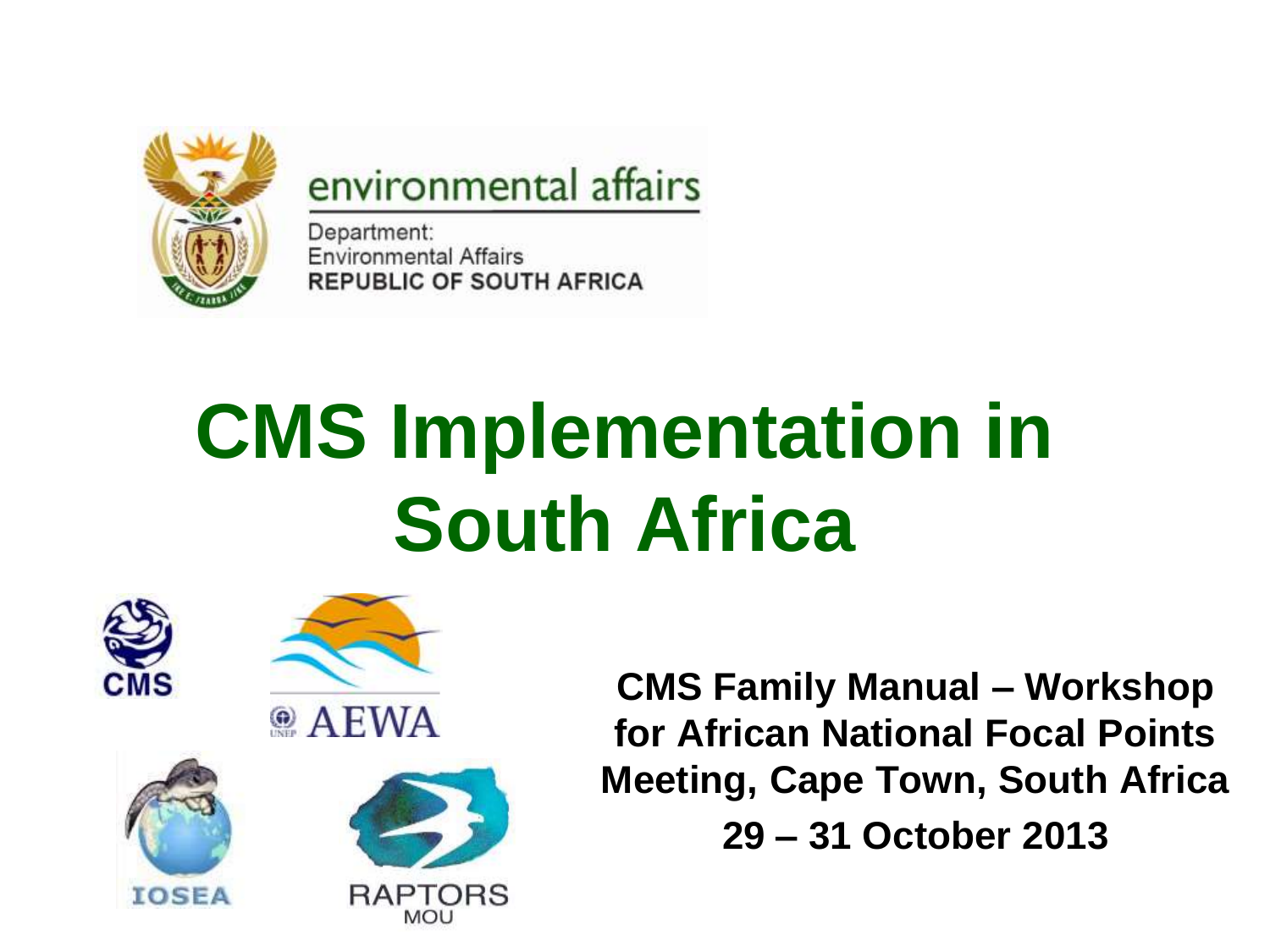#### **South Africa** 3rd-most biodiverse country in the world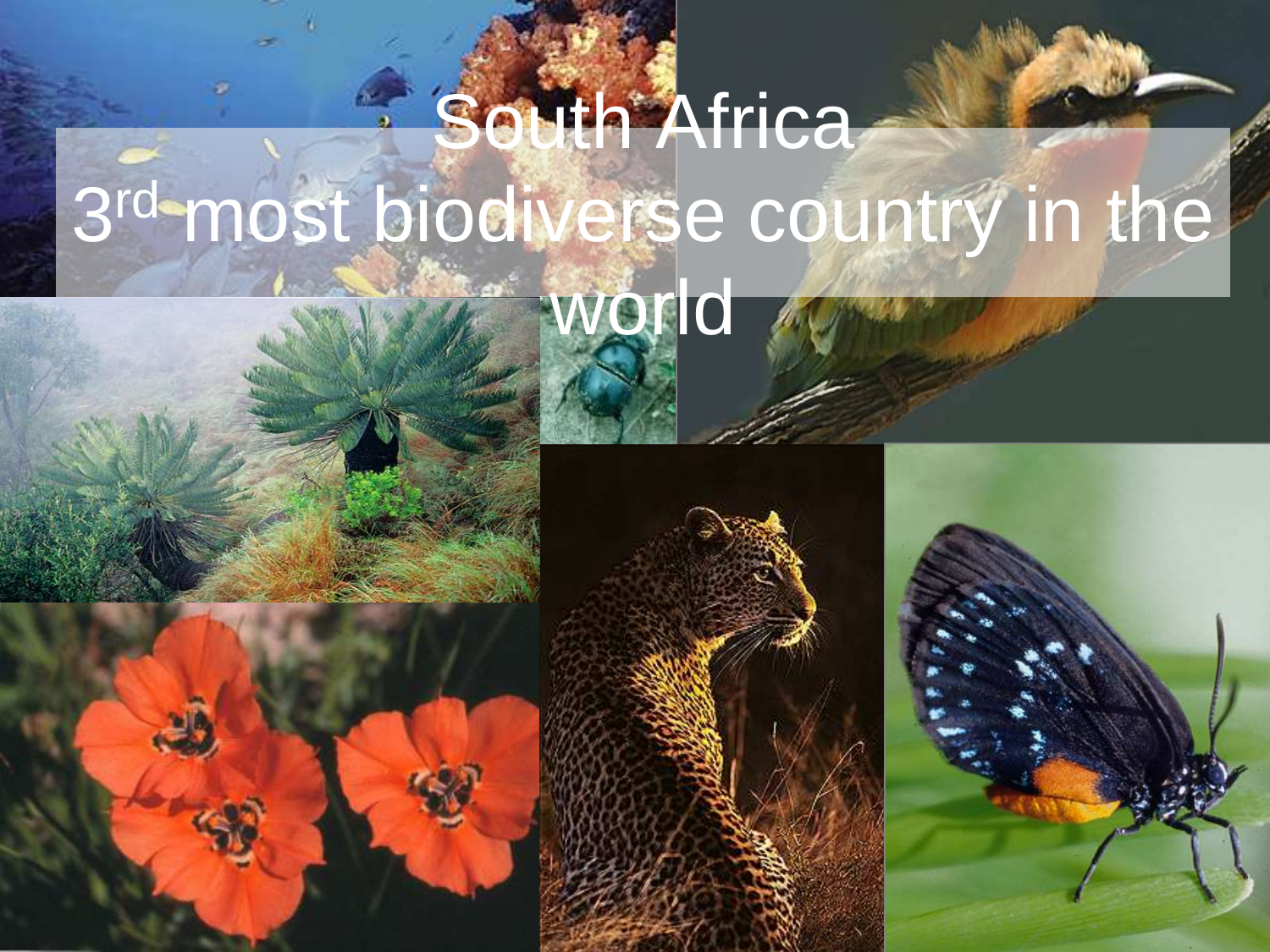#### Introduction

#### • **SA party to:**

**CMS** since December 1991;

- *2 Daughter Agreements:*
	- **AEWA** since January 2000;
	- **ACAP** since November 2006;
- *3 MoU's:*
	- On the Conservation and Management of Marine Turtles & their Habitats of the Indian Ocean & SE Asia, November 2008;
	- Raptors MoU, December 2008 and;
	- On the Conservation of Migratory Sharks, May 2011

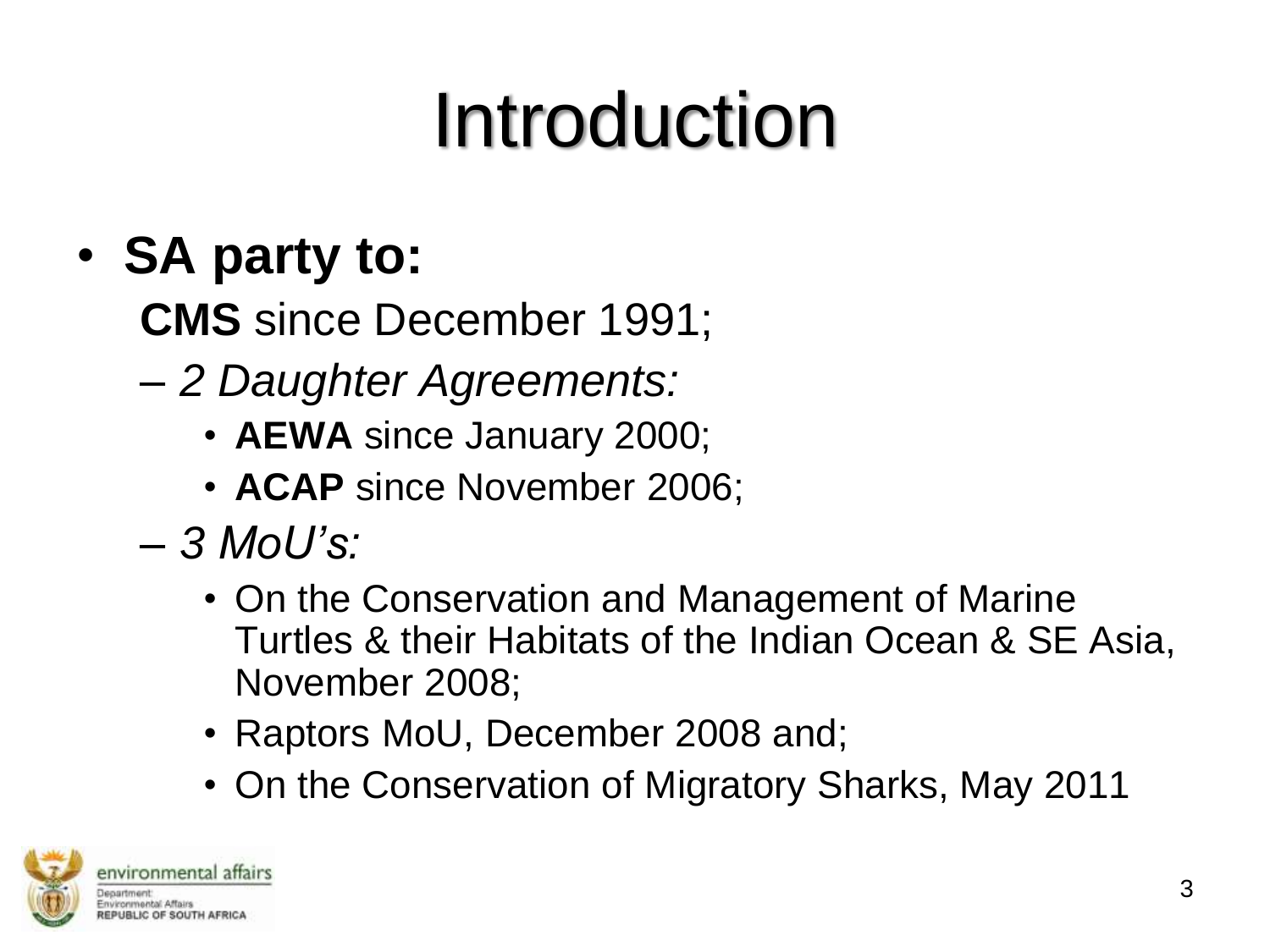# Introduction - II

• DEA Branch: Biodiversity and Conservation - National Focal Point for:

−CMS, AEWA, Raptors MoU



- DEA Branch Oceans & Coasts National Focal Point:
	- −ACAP, Marine Turtles MoU & Migratory Sharks MoU



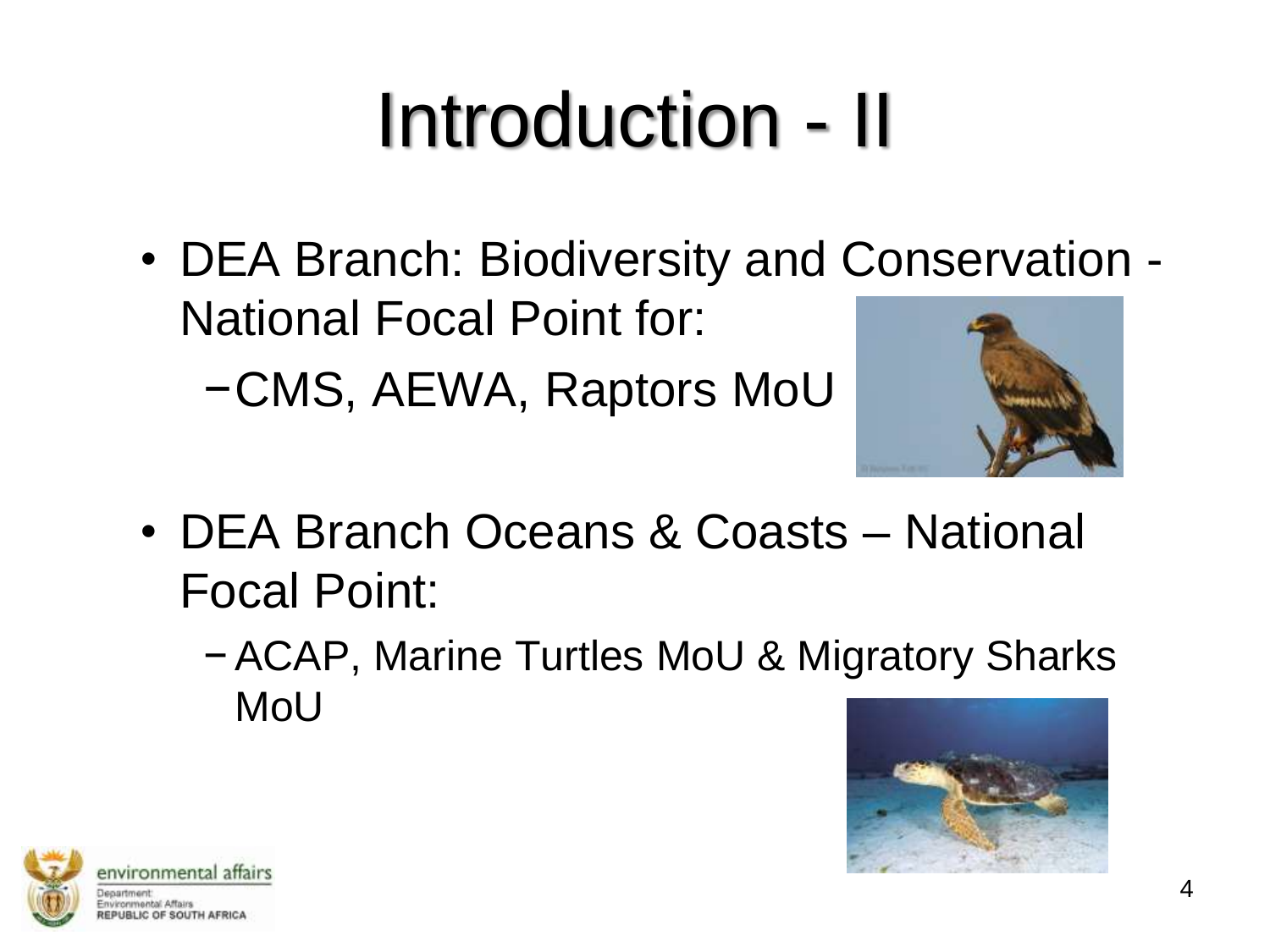# The big picture

- Biodiversity Act, 2004 makes provision for BMPs (African Penguin, Crane, Wild dog and Cheetah, Bearded vulture) and legislation re threatened or protected species
- SANBI
- Protected Areas Act 2003 makes provision for different categories of PAs
- SANParks

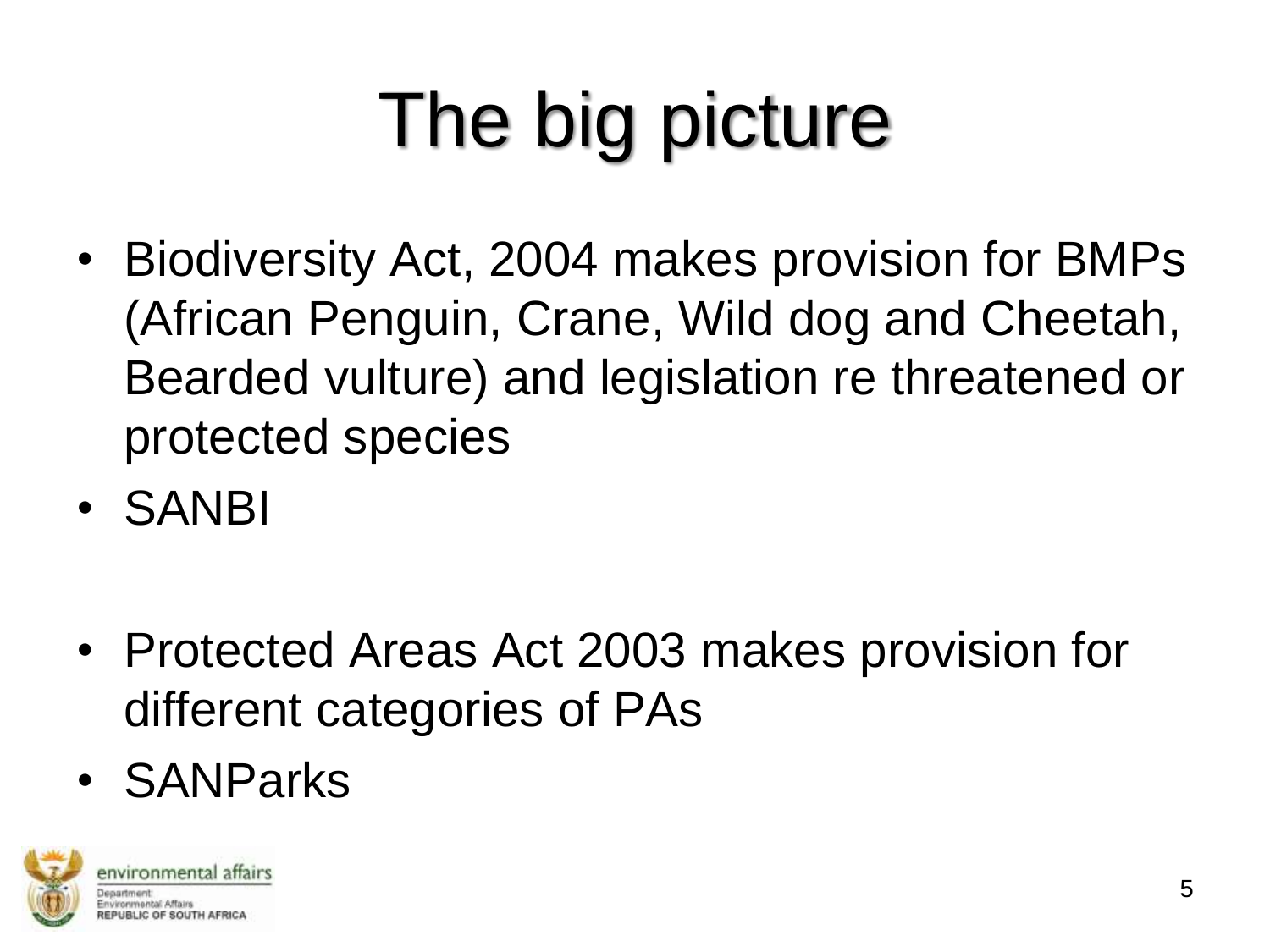

# **PA expansion** -based PA expansionNPAES: Focus areas for NPAES: Focus areas for land-based



Department:<br>Environmental Affairs<br>REPUBLIC OF SOUTH AFRICA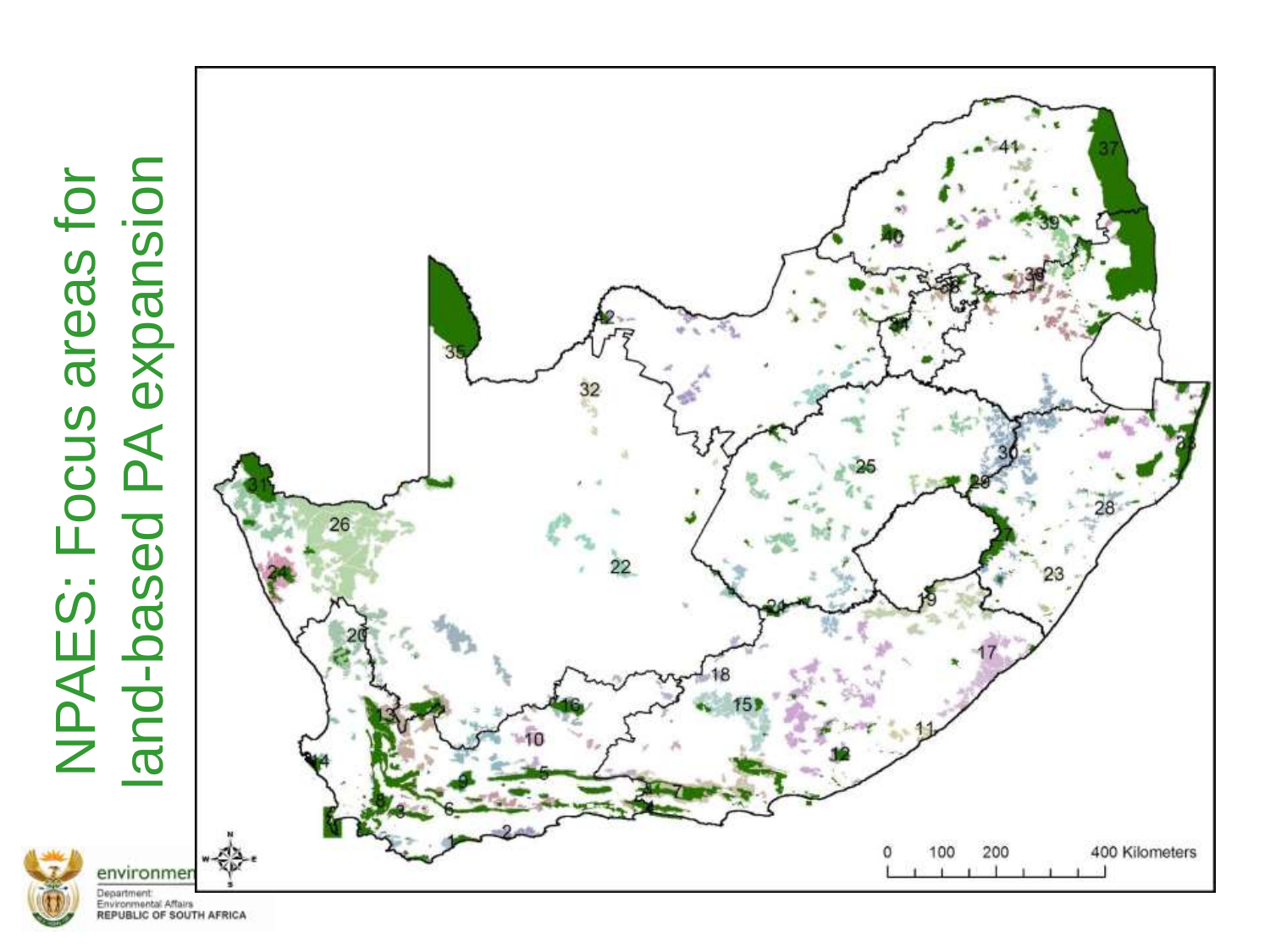# The big picture (2)

• Systematic conservation planning (connectivity, persistence and ecosystem services)-CBAs and IBAs

• Transfrontier Conservation Areas for easy movement of migratory species across boundaries

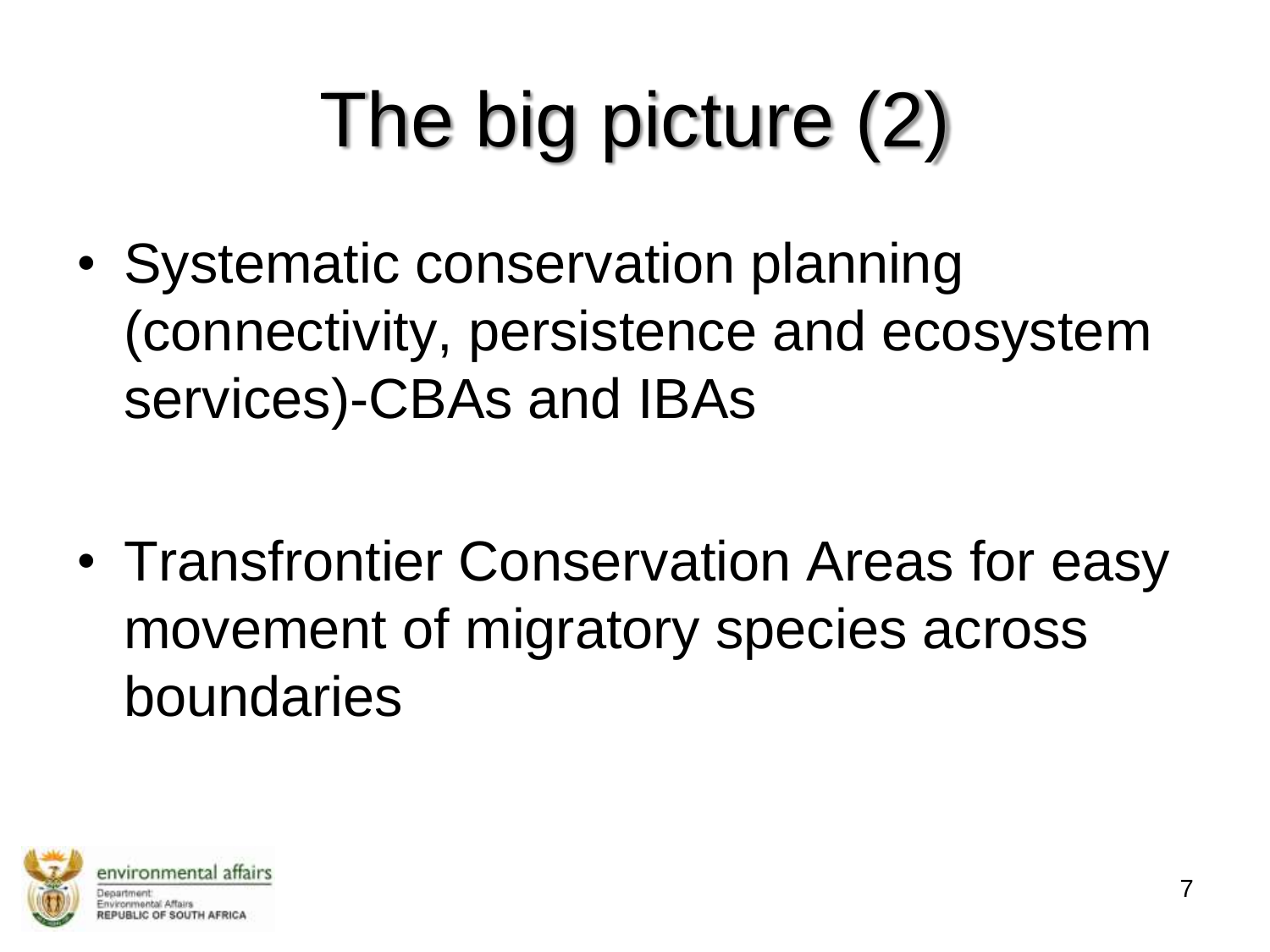Mpumalanga Biodiversity Conservation Plan (2006) • currently being reviewed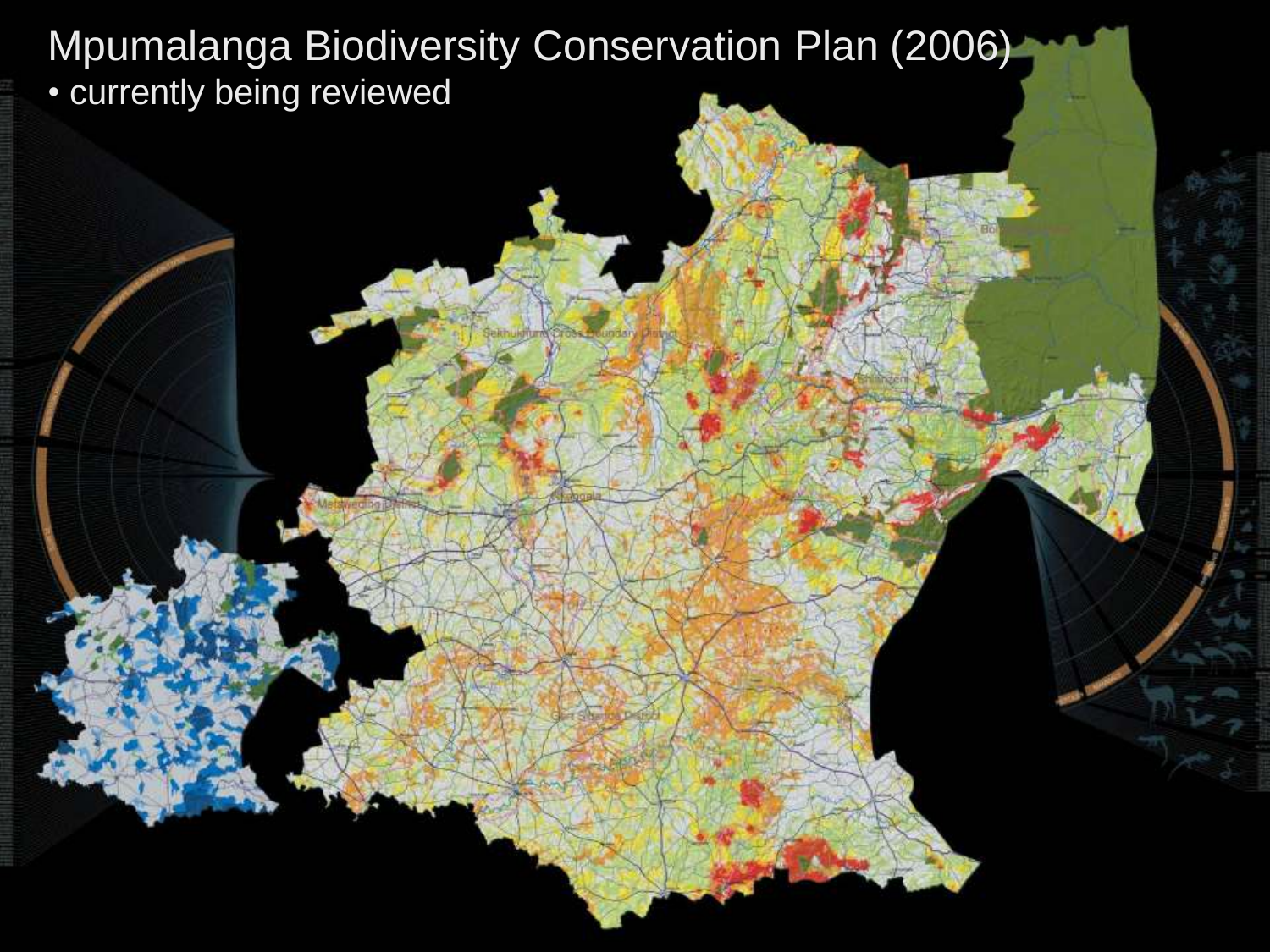#### Activities in South Africa aimed at the Implementation of the CMS (NGOs)

| <b>Activity</b>                                                                                                                                                                               | <b>Relevant Target/Result/Action of the</b><br><b>CMS Strategic Plan 20115-2023</b> |
|-----------------------------------------------------------------------------------------------------------------------------------------------------------------------------------------------|-------------------------------------------------------------------------------------|
| White-winged Flufftail research and<br>conservation undertaken by BirdLife South<br>Africa & the Middelpunt Wetland Trust                                                                     | This work should ultimately lead to a<br>revised SSAP for White-winged Flufftail    |
| Agreement between Wetlands International<br>& Birdlife SA to undertake a desktop survey<br>of key estuaries in Mozambique, including<br>past waterbird counts along the coastline in<br>place | Improved awareness & understanding of<br>waterbird conservation issues              |
| Birdlife SA assists with monthly waterbird<br>counts at Durban Harbour, KwaZulu-Natal<br>as part of an ongoing waterbird monitoring<br>project (12 <sup>th</sup> year)                        |                                                                                     |
| Raising awareness for wetland<br>conservation through Bird of the Year<br>programme (2012 & 2013), annual Igula<br><b>World Wetlands Day activities (Birdlife SA)</b>                         |                                                                                     |

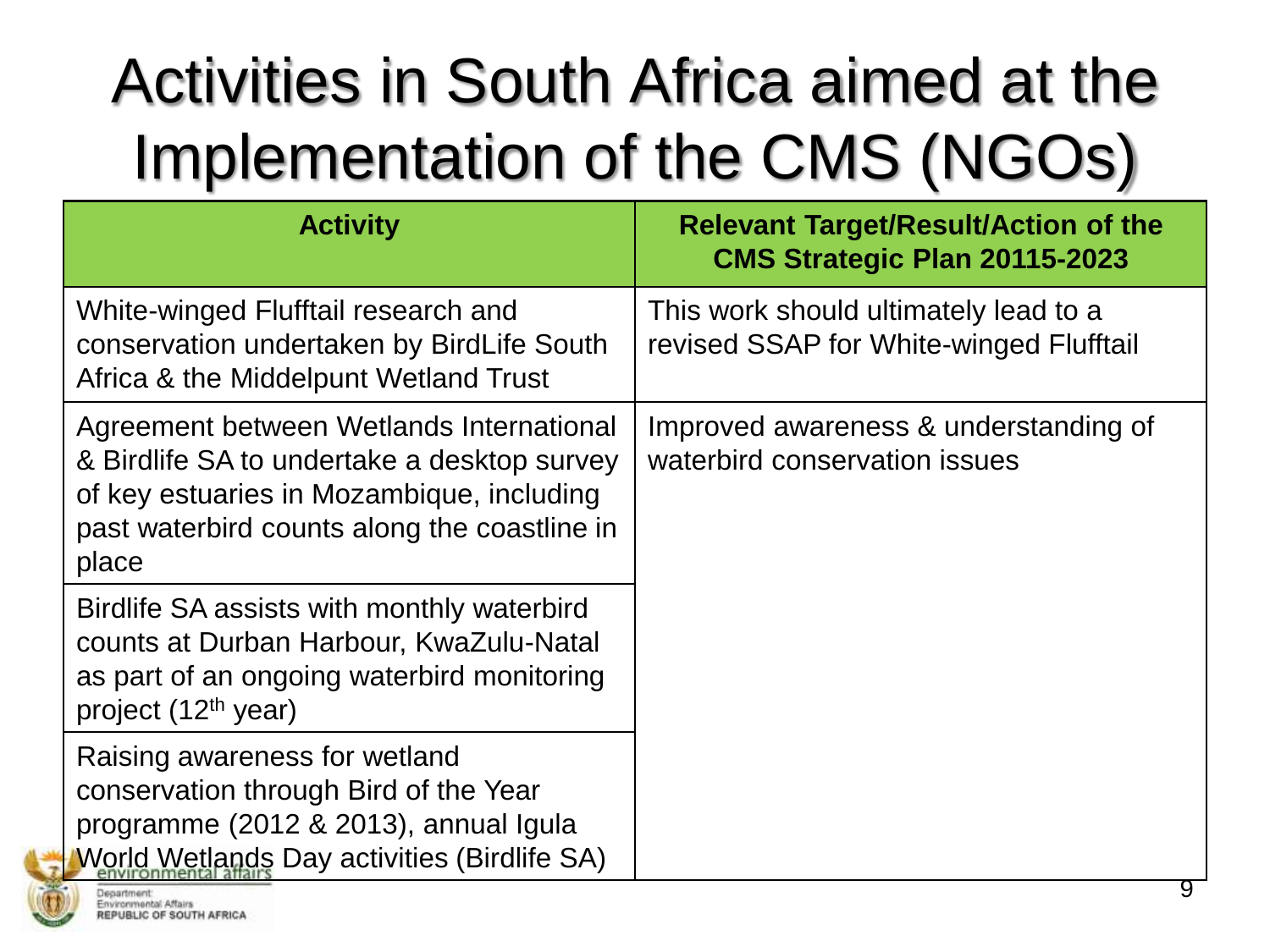## Activities in South Africa - II

| <b>Activity</b>                                                                                                                                                       | <b>Relevant Target/Result/Action of the</b><br><b>CMS Strategic Plan 20115-2023</b>                                                 |
|-----------------------------------------------------------------------------------------------------------------------------------------------------------------------|-------------------------------------------------------------------------------------------------------------------------------------|
| Habitat is protected with the involvement of<br>the Birdlife International IBA network sites<br>of national & international importance.                               | A flyway network of protected & managed<br>sites                                                                                    |
| Birdlife SA has undertaken an avifaunal<br>assessment at the Umhlatuze Estuary,<br>KwaZulu-Natal, the 3 <sup>rd</sup> most important bird<br>estuary for birds in SA. | To establish a baseline reference for<br>diversity and abundance values of<br>migratory waders (shorebirds and other<br>waterbirds) |
| Inputs to new developments threatening<br>IBAs including sites of national &<br>international importance (Birdlife SA)                                                | Recommendations to mitigate serious<br>threats to migratory species provided<br>through Environmental Impact<br><b>Assessments</b>  |

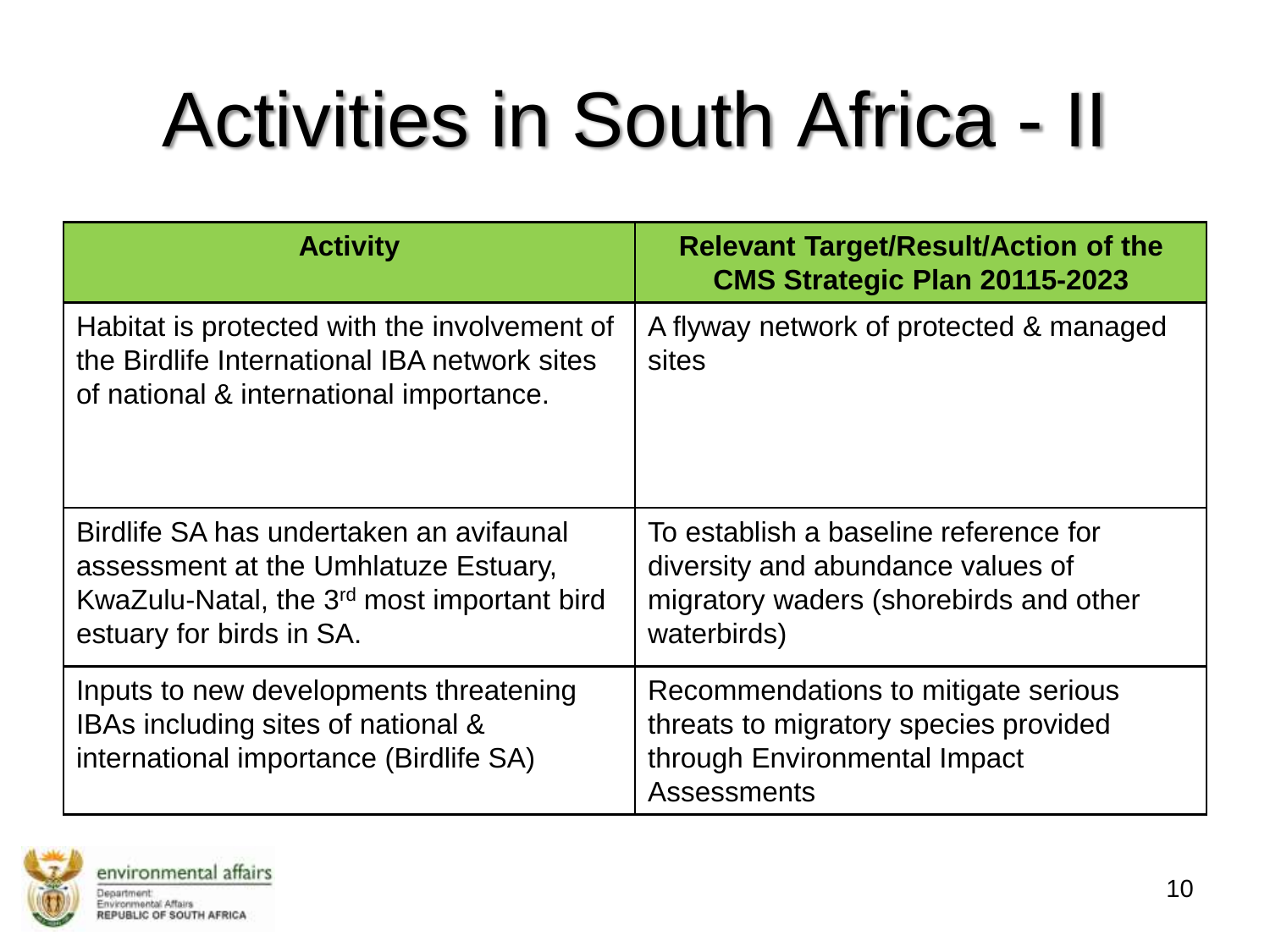#### Activities in South Africa - Public

| <b>Activity</b>                                                                                                                                                                                 | <b>Relevant Target/Result/Action of the CMS</b><br>Strategic Plan 20115-2023  |
|-------------------------------------------------------------------------------------------------------------------------------------------------------------------------------------------------|-------------------------------------------------------------------------------|
| Bi-annual Coordinated Waterbird Counts (CWAC)<br>undertaken by citizen scientists and members of<br>bird clubs (Animal Demography Unit, Cape Town)                                              | Increased support and participation in CMS<br>activities by national Partners |
| SABird Atlas Project (SABAP2 data collection by<br>citizen scientists on the occurrence and<br>distribution of species                                                                          |                                                                               |
| Birds in Reserves (Birp) – collection of bird<br>occurrence data in protected areas by citizen<br>scientists (ADU)                                                                              |                                                                               |
| SAFRING administers bird ringing in southern<br>Africa, supplying rings, ringing equipment and<br>services to volunteer and professional ringers in<br>South Africa and neighbouring countries. |                                                                               |
| environmental affairs                                                                                                                                                                           |                                                                               |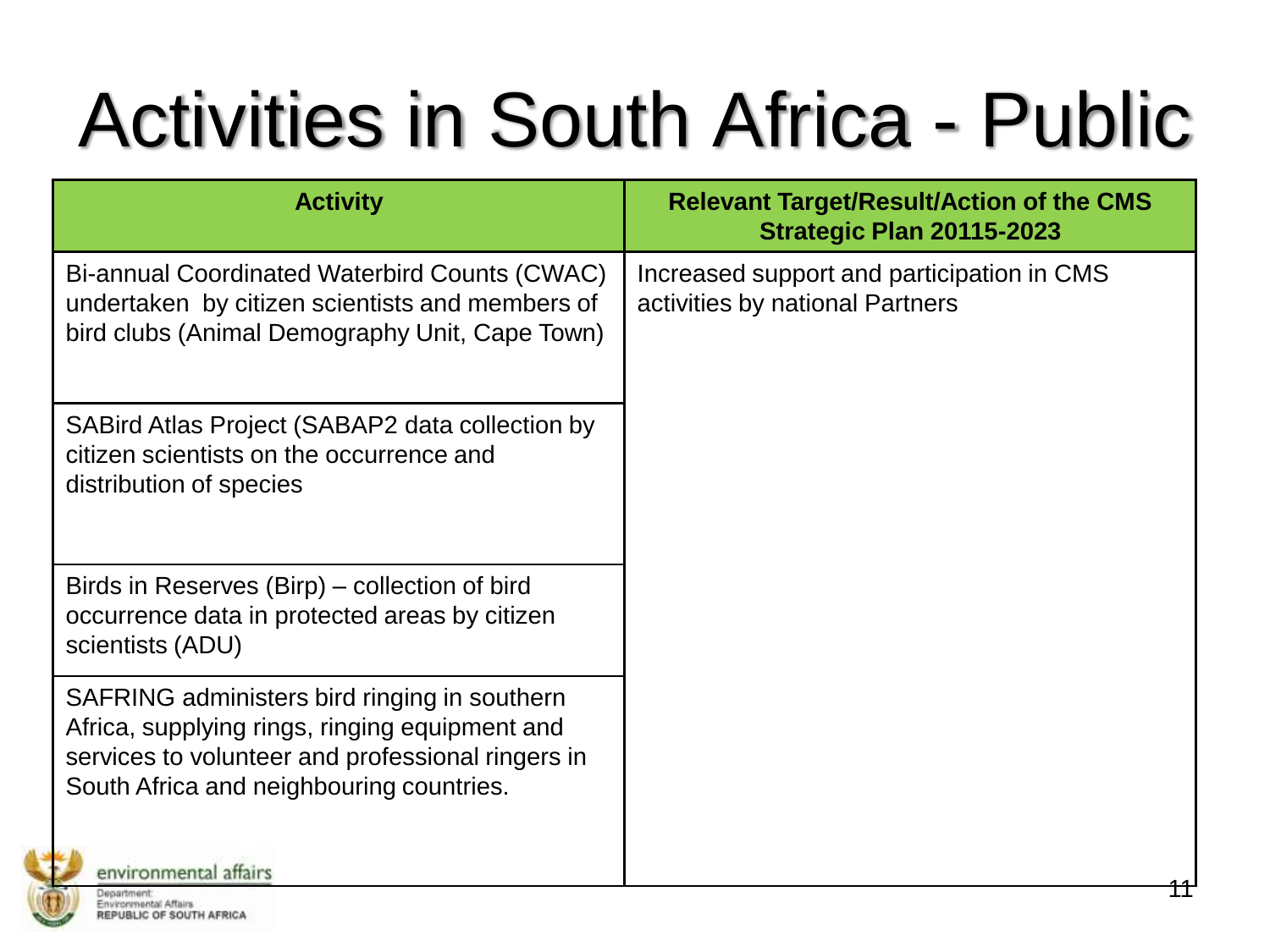#### Illustration(s) of National Activities in South Africa

**Citizen Scientists –** Birp &

CAR Projects (ADU) Citizen Scientists – **Penguin Watch (ADU) & Bird of the Year 2013 Fundraiser (Birdlife SA)**







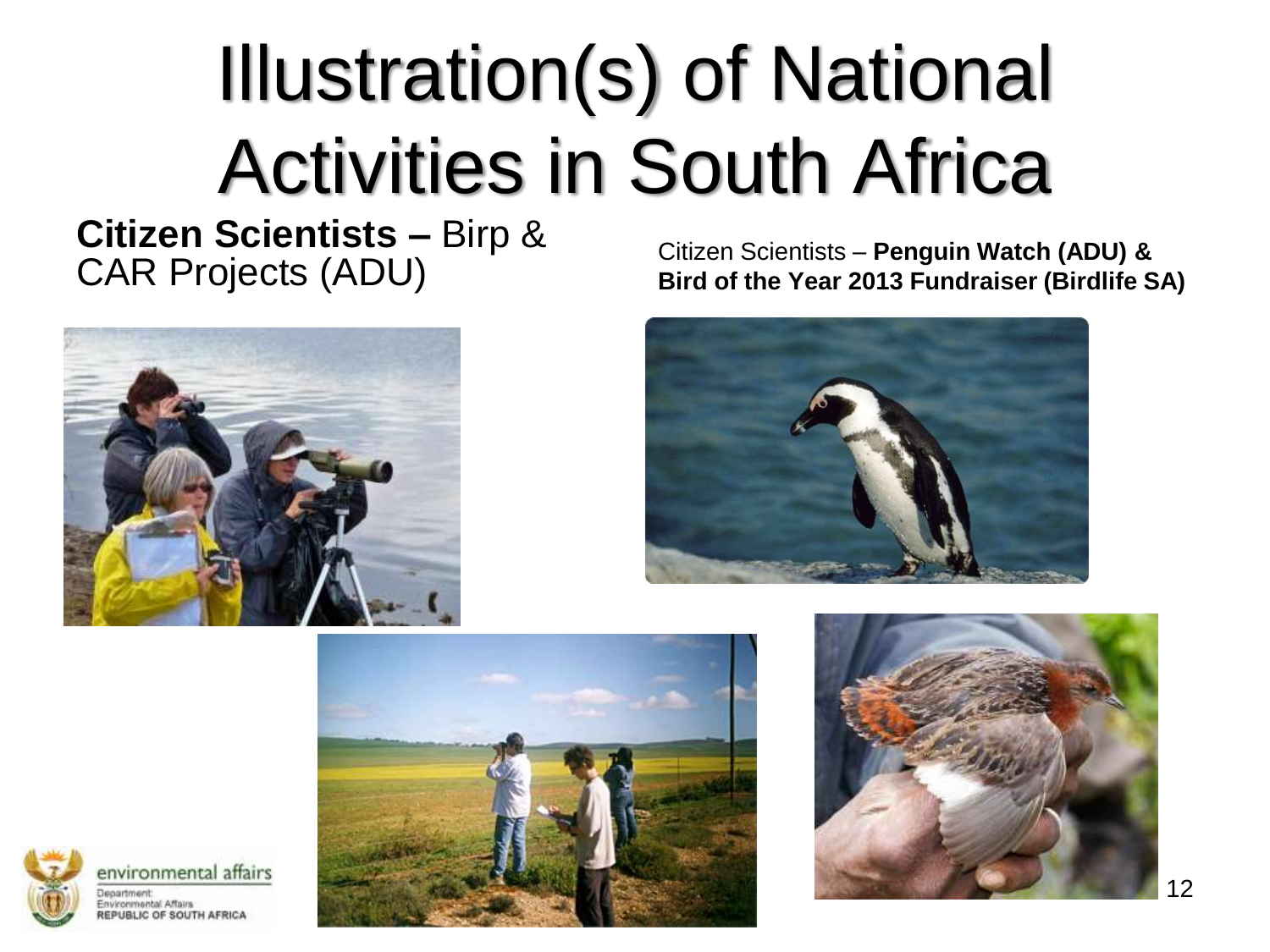### Activities in South Africa - IV

| <b>Activity</b>                                                                                                                                                                                                                                                                                   | <b>Relevant Target/Result/Action of the</b><br><b>CMS Strategic Plan 20115-2023</b>    |
|---------------------------------------------------------------------------------------------------------------------------------------------------------------------------------------------------------------------------------------------------------------------------------------------------|----------------------------------------------------------------------------------------|
| Kruger to Canyons Migratory Bird<br>Programme – an NGO proposal for a<br>research programme to analyse, monitor &<br>record data on the movements of migratory<br>birds in the Kruger to Canyons Biosphere<br>Region (2.5 million hectares)                                                       | Numbers of Partners supporting an<br>participating in the work of the CMS<br>increased |
| Turtle Conservation Programme - 50 years<br>of conservation, monitoring and research<br>(coordinated by Ezemvelo KZN Wildlife &<br>research conducted by the Nelson Mandela<br>Metropolitan University) on the loggerhead<br>(including, Leatherback, Green, Hawksbill<br>& Olive Ridley turtles) |                                                                                        |

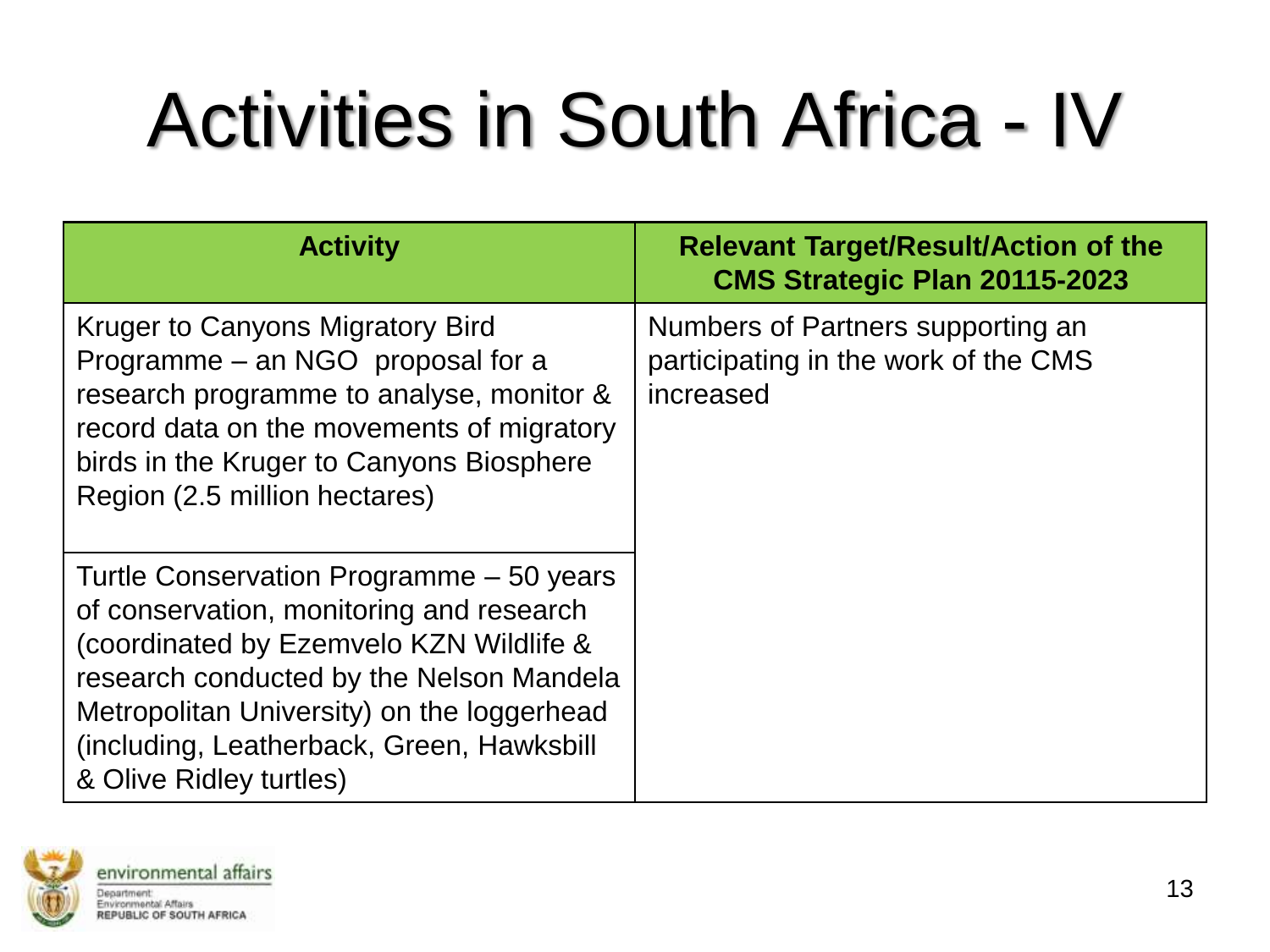#### Illustration(s) of National Activities in South Africa - II





Courtesy of Ronel Nel (NMMU) - **Turtle Conservation, Monitoring & Research Programme**

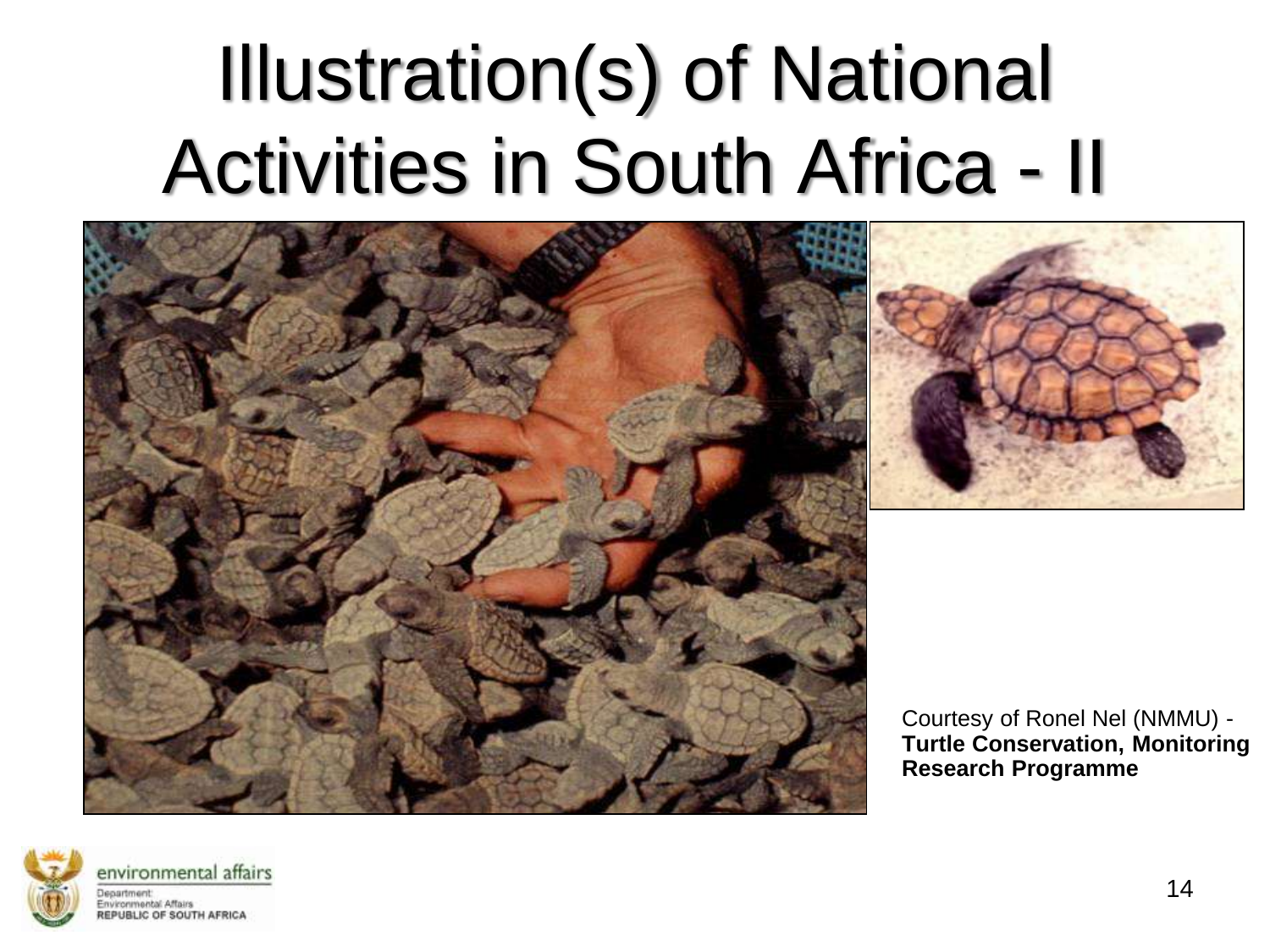#### Challenges faced with the implementation of CMS in South Africa

- Lack of sufficient resource capacity to implement national projects – HR/skills and financial, e.g. Animal Demography Unit
- Little coordination among the many projects being undertaken/operating in silos(?)
- Lack of effective commitment and cooperation within the region and flyways ivironmental affairs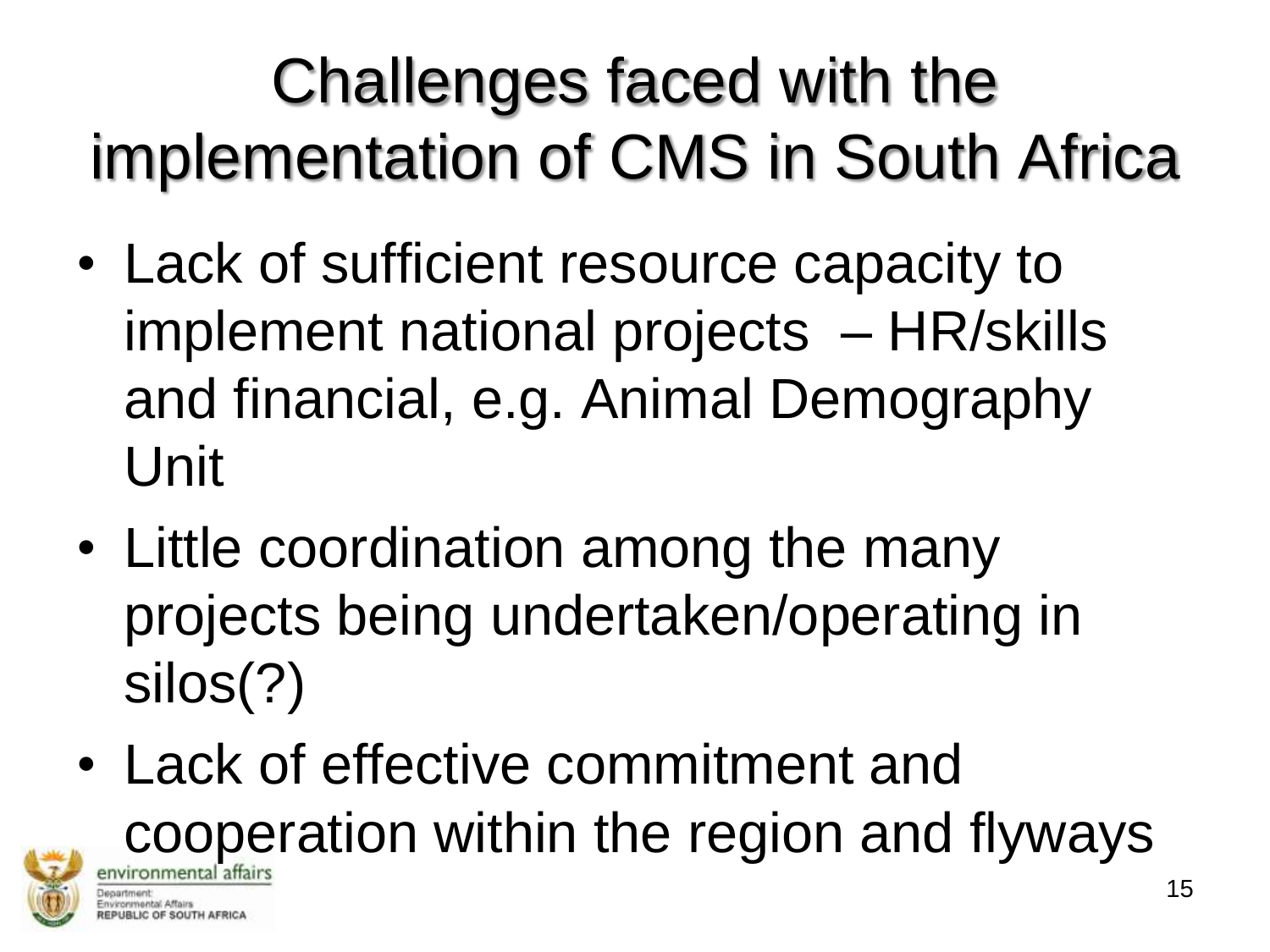#### Suggestions to facilitate the implementation of CMS

- Improved familiarity with instruments and reporting requirements by NFPs
- Review of national legislation and the identification of gaps
- Setting up a National Consultation Process SA in the process of establishing a National Scientific Committee to coordinate implementation with Partners
- Promoting the National Biodiversity Strategy Action Plan

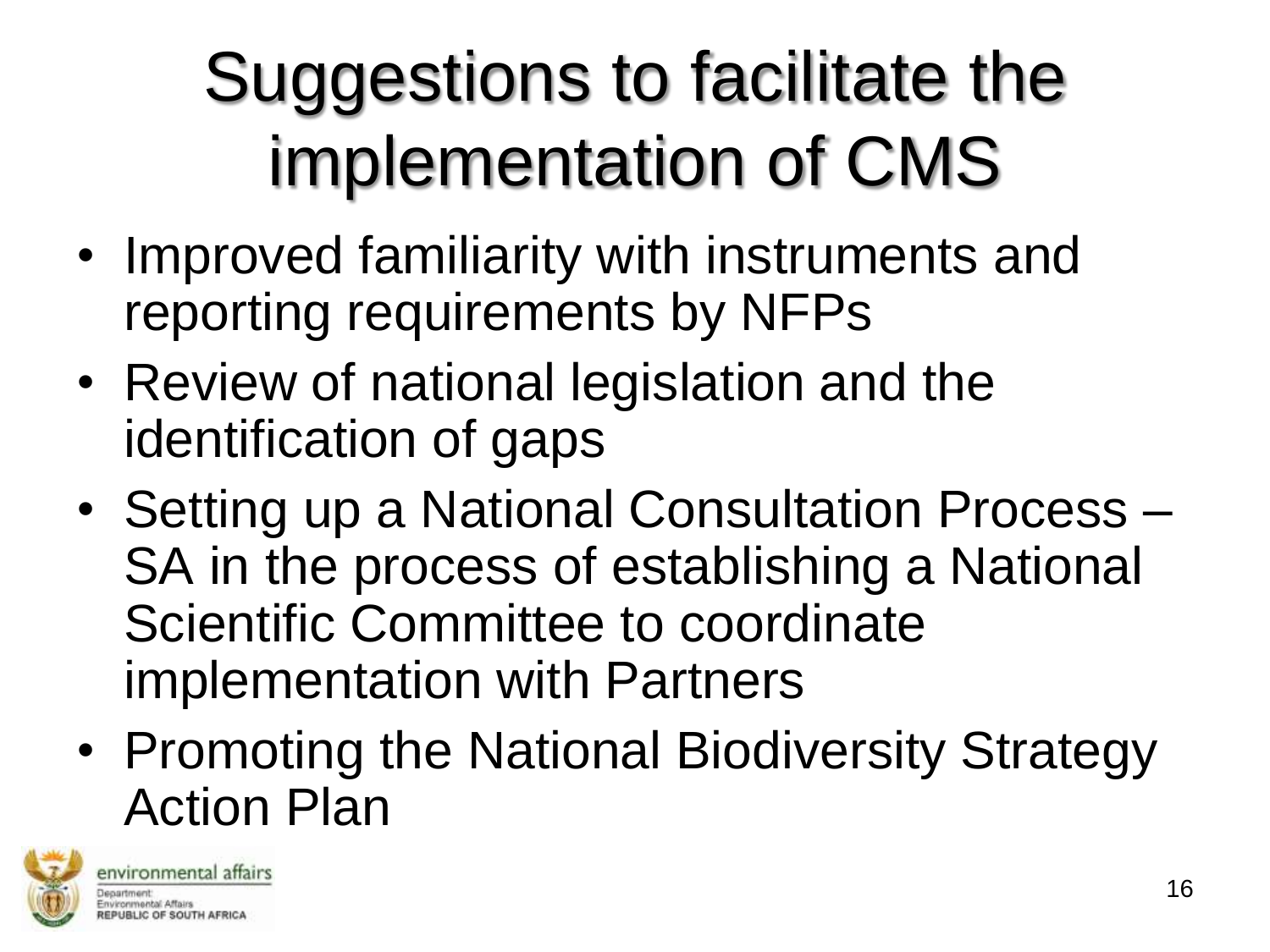#### Suggestions to facilitate the implementation of CMS

- Strengthened Monitoring, Assessing and Reporting on National Implementation
- NFPs could show how migratory species implementation strategies fit with global priorities, e.g. the Millenium Development Goals, Sustainable Development Goals, 'Aichi' Biodiversity Targets

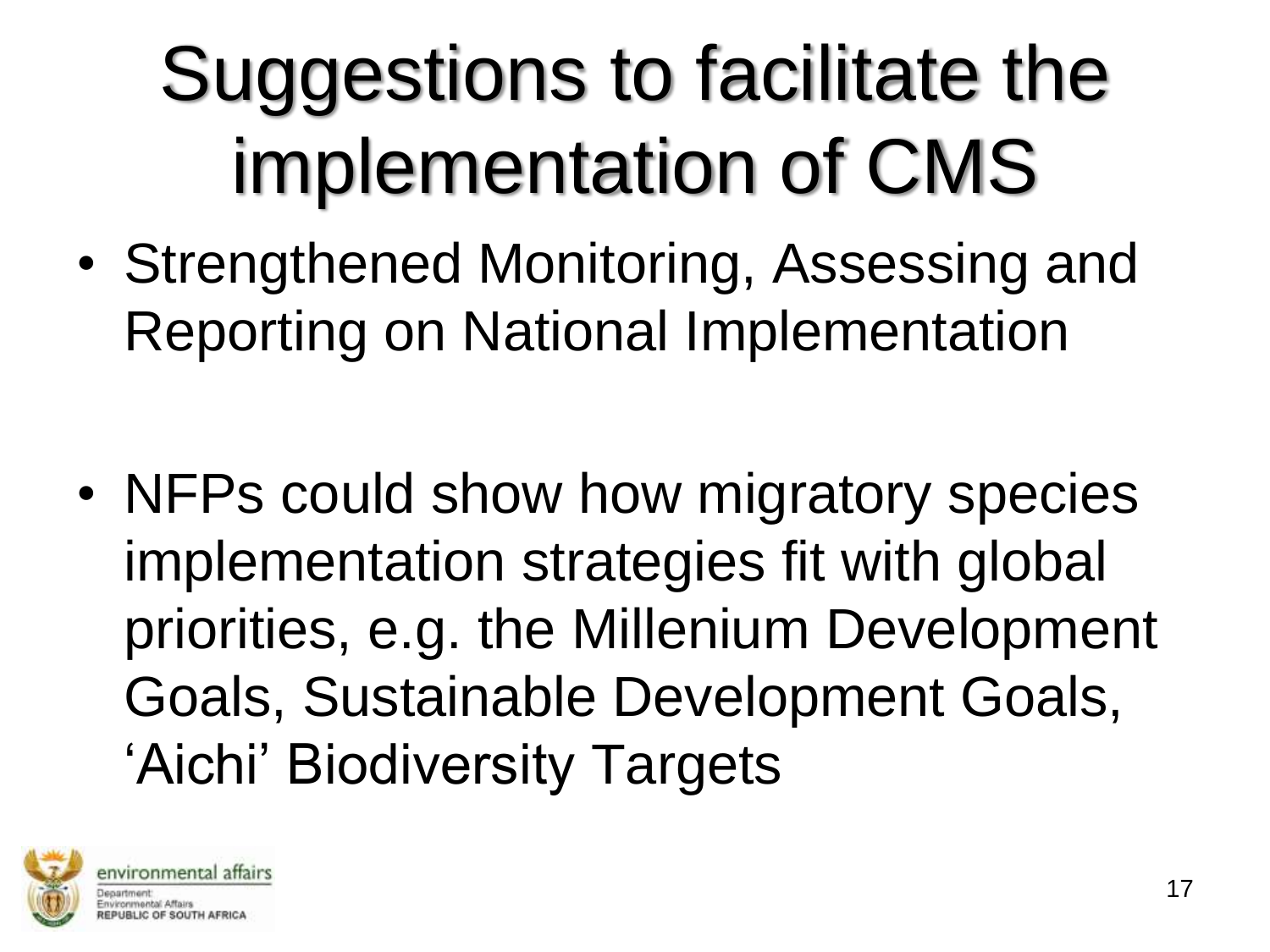# Suggestions to facilitate the implementation of CMS (2)

- GEF through their involvement with the NBSAP may assist migratory species conservation in the context of broader biodiversity issues
- Collaboration with other relevant international bodies could include the IUCN, the Food & Agriculture Organization of the UN, the United Nations University and the World Resources Institute
- Encourage involvement of international NGOs in communication, advocacy and lobbying for migratory species conservation, e.g. BirdLife International, WWF, Fauna and Flora International. Others – possibly Nature Conservancy and Wetland International

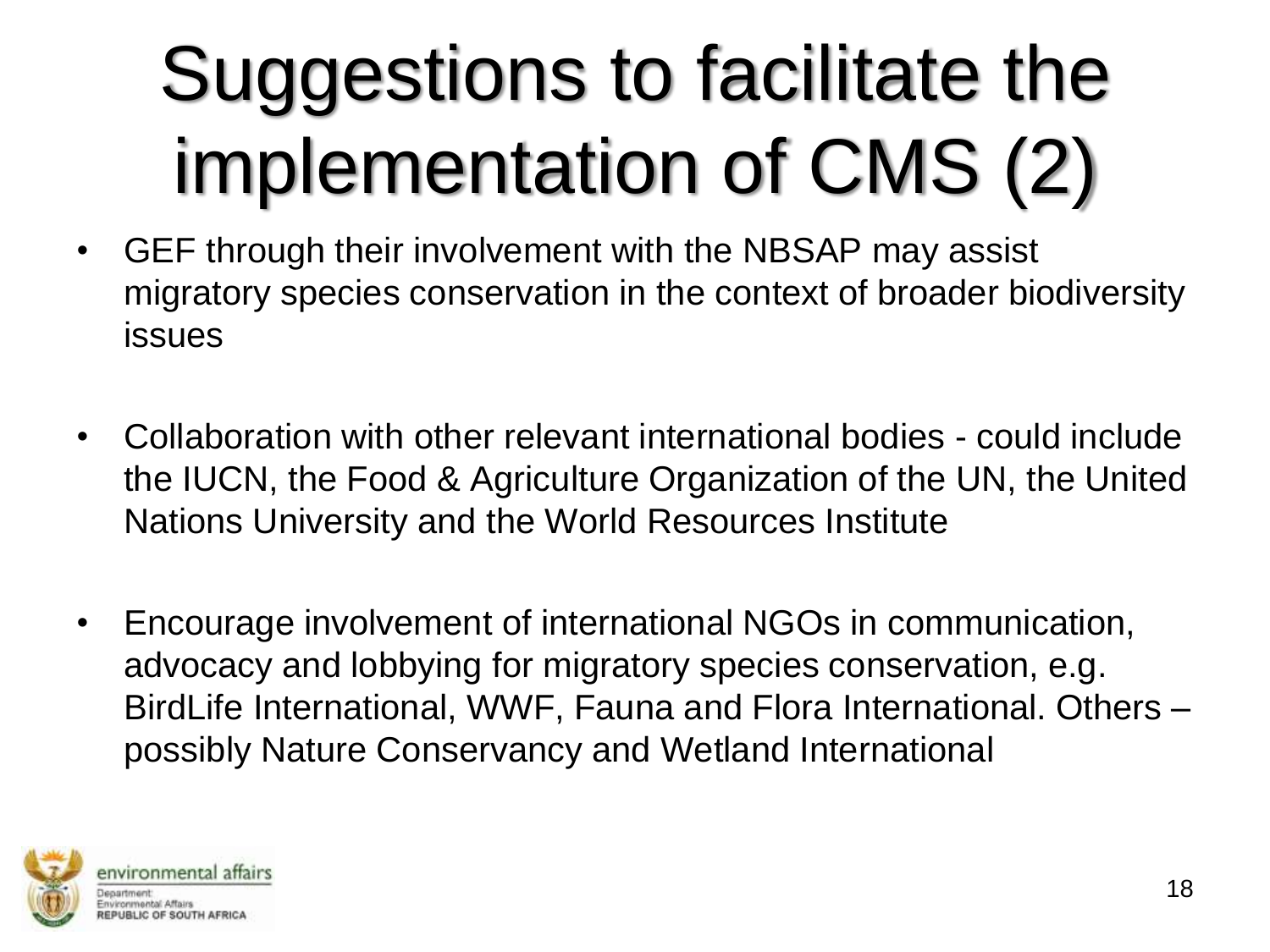# Suggestions to facilitate the implementation of CMS (3)

- (2) *Stand alone National Implementation Plan for Migratory Species:*
	- Alternative approach to NBSAP
	- **Advantage**: Less cumbersome than a NBSAP and the conservation needs of migratory species will be more visible
	- **Disadvantage**: may be less political and financial support from government